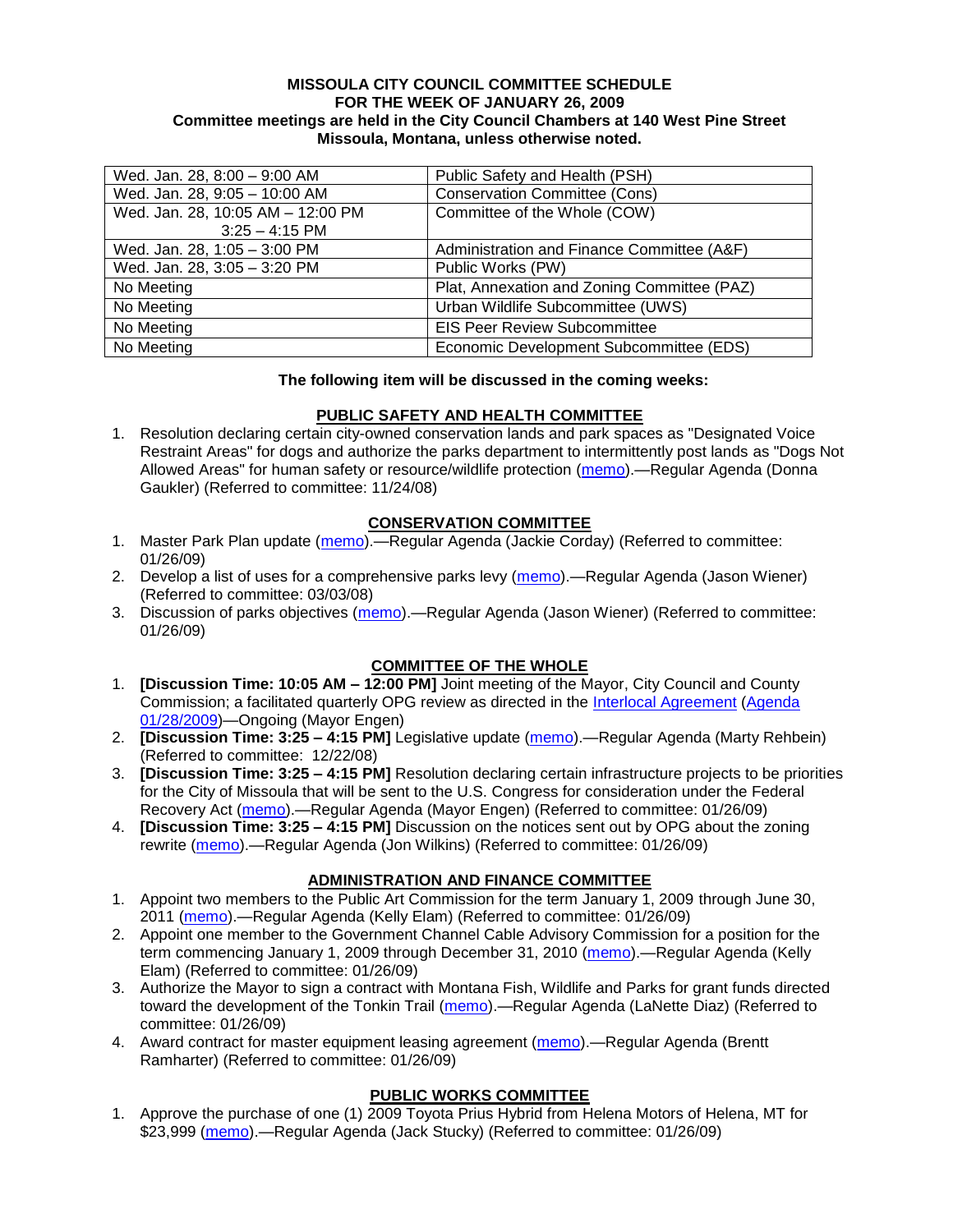2. Approve the purchase of one (1) 2009 GMC Sierra full size regular cab four wheel drive pickup truck from Grimes Motors of Helena, MT for \$19,681 [\(memo\)](ftp://ftp.ci.missoula.mt.us/packets/council/2009/2009-01-26/Referrals/CommShopPickupREF.pdf).—Regular Agenda (Jack Stucky) (Referred to committee: 01/26/09)

#### 

#### **The following items have been referred to City Council committees, but the committees will not discuss them in the coming week:**

#### **PUBLIC SAFETY AND HEALTH COMMITTEE**

- 1. Police Department Update Ongoing in Committee. (Mark Muir)
- 2. Fire Department Update Ongoing in Committee (Tom Steenberg)
- 3. Health Department Update Ongoing in Committee. (Ellen Leahy)
- 4. Bike-Ped Board report.—Regular Agenda (Ongoing in Committee)
- 5. An [ordinance](ftp://ftp.ci.missoula.mt.us/Packets/Council/2007/2007-02-05/07-01-31 Helmet and bikes psh.htm) amending Chapter 10.42 of the Missoula Municipal Code entitled "Bicycles" that would require minors to wear headgear while bicycling on streets, roadways, sidewalks, alleys and trails; and holding responsible the parent or guardian of a minor found to be in violation of this ordinance. [\(Alternative Ordinance\)](ftp://ftp.ci.missoula.mt.us/Packets/Council/2007/2007-02-26/07-02-19_Alternative_Helmet_and_bikes.htm) [\(PS&H\)](ftp://ftp.ci.missoula.mt.us/Packets/Council/2007/2007-02-05/070131psh.pdf) (Returned from Council floor: 2/26/07)
- 6. Update on the Police facility project. [\(memo\)](ftp://ftp.ci.missoula.mt.us/Packets/Council/2008/2008-05-12/Referrals/Buildingpresentationreferral.htm) Regular Agenda (Mark Muir)(Referred to committee: 05/12/08)
- 7. Review implementation of the Missoula Outdoor Lighting Ordinance [\(memo\)](ftp://ftp.ci.missoula.mt.us/Packets/Council/2008/2008-11-24/Referrals/Outdoor_Lighting_Ordinance_Review.pdf).—Regular Agenda (Dave Strohmaier) (Referred to committee: 11/24/08)
- 8. Disposal of compact fluorescent lightbulbs [\(memo\)](ftp://ftp.ci.missoula.mt.us/Packets/Council/2008/2008-12-15/Referrals/CFLreferral.pdf).—Regular Agenda (Stacy Rye) (Referred to committee: 12/15/08)
- 9. An [ordinance](ftp://ftp.ci.missoula.mt.us/Packets/Council/2008/2008-12-15/2008CatOrdinanceAmendment%5B1%5D.pdf) amending Missoula Municipal Code Chapter 6.09 entitled "Missoula Cat Ordinance" section 6.09.010 through 6.09.090 to amend definitions, to limit the number of cats over the age of four months that a person, family, or household can harbor, keep, or maintain to five and to enact other general amendments. [\(PS&H\)](ftp://ftp.ci.missoula.mt.us/Packets/Council/2008/2008-12-15/081210psh.pdf) (Returned from Council floor: 01/12/09)
- 10. An [ordinance](ftp://ftp.ci.missoula.mt.us/Packets/Council/2008/2008-12-15/DogOrdinance--PSHrevisions.pdf) amending Missoula Municipal Code Title 6 entitled "Animals" generally amending Chapter 6.04 entitled "Animals Running at Large" and Chapter 6.08 entitled "Dogs and Pet Shops," increasing the fee when an animal is impounded and establishing a fee for a boarding kennel license. [\(PS&H\)](ftp://ftp.ci.missoula.mt.us/Packets/Council/2008/2008-12-15/081210psh.pdf) (Returned from Council floor: 01/12/09)
- 11. Ordinance repealing Chapter 5.44 entitled "Ambulances" and creating a new Chapter 5.45 entitled, "Ambulance Services." [\(memo\)](ftp://ftp.ci.missoula.mt.us/Packets/Council/2008/2008-05-12/Referrals/080508AmbulanceOrdinanceReferral.htm) [\(Update Memo 12/15/08\)](ftp://ftp.ci.missoula.mt.us/Packets/Council/2008/2008-12-15/081212AmbulanceOrdinanceReferralUpdated.pdf)[\(Performance Contract 01/07/09\)](ftp://ftp.ci.missoula.mt.us/Packets/Council/2009/2009-01-12/MESIPerformanceContract090107.pdf) – Regular Agenda (Jason Diehl)(Referred to committee: 05/12/08)

#### **CONSERVATION COMMITTEE**

- 1. Greenhouse Gas Subcommittee update.—Ongoing in committee (Marilyn Marler)
- 2. Discuss the ownership, licensing and permitting for Brennan's Wave [\(memo\)](ftp://ftp.ci.missoula.mt.us/Packets/Council/2008/2008-09-08/Referrals/ReferralBrennansWaveLicensing.pdf)—Regular Agenda (Donna Gaukler) (Referred to committee: 09/08/08)
- 3. Goal setting with Greenhouse Gas and Energy Conservation Team [\(memo\)](ftp://ftp.ci.missoula.mt.us/Packets/Council/2008/2008-09-08/Referrals/GGECTdialog.pdf)—Regular Agenda (Pam Walzer) (Referred to committee: 09/08/08)
- 4. Approve program for city to market renewable energy certificates (aka "green tags") [\(memo\)](ftp://ftp.ci.missoula.mt.us/Packets/Council/2008/2008-09-15/Referrals/green_tags_referral.pdf).—Regular Agenda (Marilyn Marler, Brian Kerns and Ben Schmidt) (Referred to committee: 09/15/08)

#### **PLAT, ANNEXATION & ZONING COMMITTEE**

- 1. Annexation. (see separate list at City Clerk's Office for pending annexations) (Ongoing in Committee)
- 2. Update the Rattlesnake Valley Comprehensive Plan Amendment [\(memo\)](ftp://ftp.ci.missoula.mt.us/Packets/Council/2007/2007-04-02/Referrals/Rattlesnake_Plan_Update_referral.pdf).—Regular Agenda (Dave Strohmaier) (Referred to committee: 04/02/07)
- 3. Adopt permanent zoning for certain unzoned parcels in the upper west Rattlesnake Valley. [\(memo\)](ftp://ftp.ci.missoula.mt.us/Packets/Council/2007/2007-03-26/Referrals/P-1_zoning_ref.htm) (Returned from Council floor: 8/06/07)
- 4. Discuss council's interest in pursuing a negotiated settlement over disputed trail conditions for Clark Fork Terrace No. 2 Subdivision [\(memo\)](ftp://ftp.ci.missoula.mt.us/Packets/Council/2008/2008-02-25/Referrals/Clark_Fork_Terrace_2.pdf).—Regular Agenda (Mayor Engen/Jim Nugent) (Referred to committee: 02/25/08)
- 5. Request to rezone the property legally described as Lot 3 of Scott Street Lots Subdivision, located in Section 16, T13N, R19W, P.M.M. form D (Industrial) to I-1 (Light Industrial), based on the finding of fact and conclusions of law. (PAZ [05/21/08\)](ftp://ftp.ci.missoula.mt.us/Packets/Council/2008/2008-06-02/080521paz.pdf) (Returned from Council floor: 6/2/08)
- 6. An [ordinance](ftp://ftp.ci.missoula.mt.us/Packets/Council/2008/2008-05-19/Public_Hearings/LincolnSchoolInterimP-2ord.pdf) to rezone property located at Rattlesnake Valley Lincoln School Cultural Center from R-8 (Residential) to P-2 (Public Lands and Institutions) as an interim urgency measure, pursuant to section 76-2-306, MCA. The property is legally described as Lots 1, 2, and 13 of the School House Addition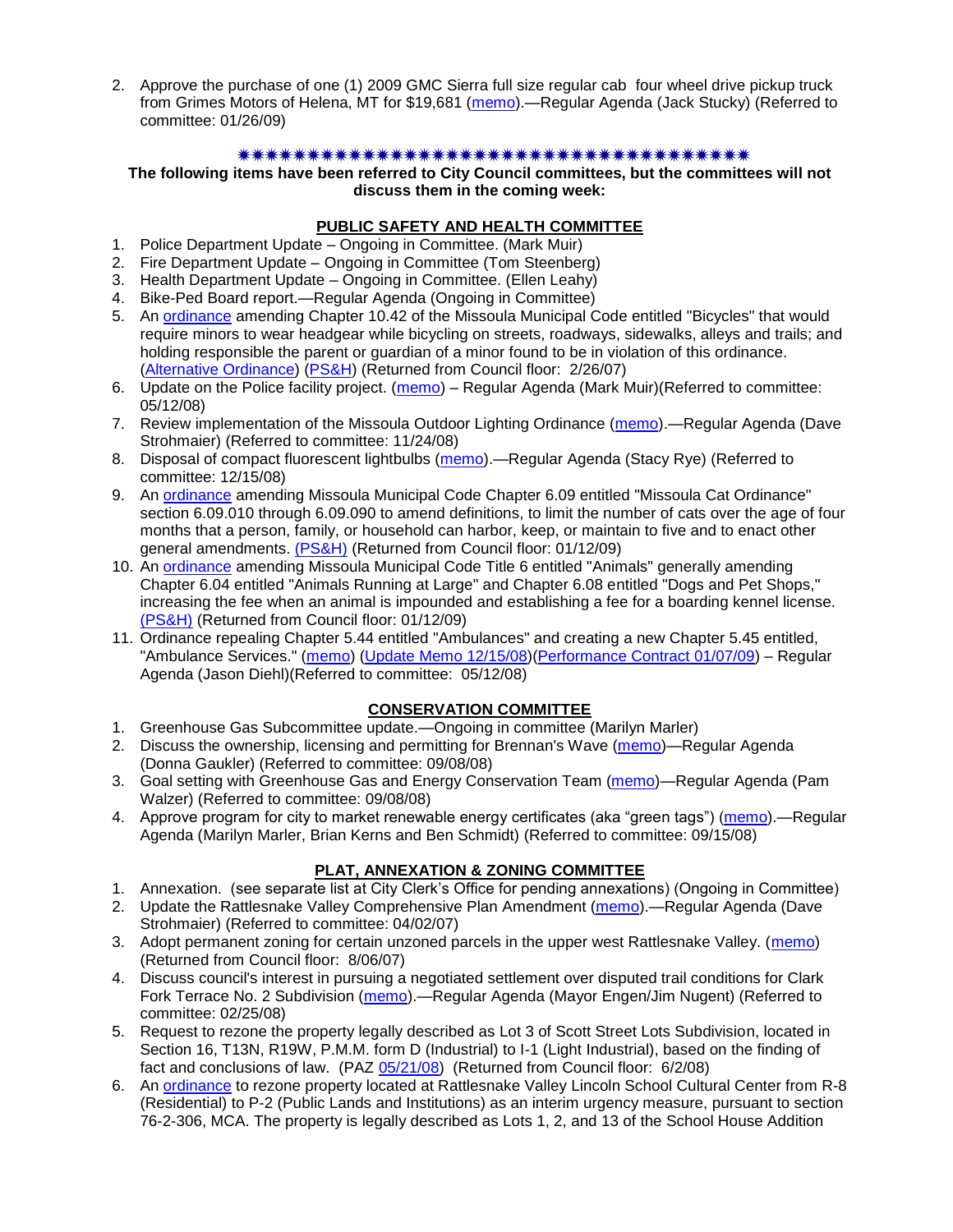(within the Park Addition), Section 14, T13N, R19W, P.M.M. If approved, the interim zoning will be in effect for a period of 6 months. [\(memo\)](ftp://ftp.ci.missoula.mt.us/Packets/Council/2008/2008-05-19/Public_Hearings/LincolnSchoolInterimPermZonMemo.pdf) [\(updated memo 05/16/08\)](ftp://ftp.ci.missoula.mt.us/Packets/Council/2008/2008-05-19/Public_Hearings/LincolnSchoolInterimPermZonMemo.pdf)[\(PAZ\)](ftp://ftp.ci.missoula.mt.us/Packets/Council/2008/2008-05-12/080507paz.htm) (Returned from Council floor: 5/19/08)

- 7. Discussion of OPG's proposed [task list](ftp://ftp.ci.missoula.mt.us/Packets/Council/2008/2008-07-07/UITaskList.pdf) [\(Urban Initiatives work plan\)](ftp://ftp.ci.missoula.mt.us/Packets/Council/2006/2006-06-12/Referrals/Urban_Init.htm).—Regular Agenda (Mike Barton) (Referred to committee: 06/12/06)
- 8. Orchard Homes discussion and work session to set a foundation for considering annexation, rezoning, and subdivision proposals within the context of City land use and infrastructure policy. [\(memo\)](ftp://ftp.ci.missoula.mt.us/Packets/Council/2008/2008-07-14/Referrals/OrchardHomesDiscMemo.pdf)— Regular Agenda (Roger Millar) (Referred to committee: 07/14/08)
- 9. Linda Vista Estates annexation, zoning, and subdivision (Returned from Council floor 4/28/08):
	- A [resolution](ftp://ftp.ci.missoula.mt.us/Packets/Council/2008/2008-04-28/Public_Hearings/RESOLUTION-LindaVistaEstates.pdf) to annex and apply zoning to a 93.64 acre parcel located on Lower Miller Creek Road. The portion north of Lower Miller Creek Road is currently zoned Miller Creek View Addition PUD in the county and is proposed to be annexed into the city as OR, Open and Resource Lands. The portion south of Lower Miller Creek Road is currently zoned C-A3 Residential (1 dwelling unit/5 acres) and is proposed to be annexed into the city as SRR, Semirural Residential. [\(Annexation Staff Report\)](ftp://ftp.ci.missoula.mt.us/Packets/Council/2008/2008-04-28/Public_Hearings/LindaVistaEstatesStaffReport.pdf)
	- An [ordinance](ftp://ftp.ci.missoula.mt.us/Packets/Council/2008/2008-04-28/Public_Hearings/LindaVistaEstatesProposedord.pdf) to rezone property legally described as a portion of COS #3455 and COS #5917, located at the intersection of Upper and Lower Miller Creek Road on the backside of the "Little Hill" from OR and SRR to the Linda Vista Estates Special Zoning District. [\(memo\)](ftp://ftp.ci.missoula.mt.us/Packets/Council/2008/2008-04-14/Referrals/LindaVistaEstatesMemo.pdf) [\(PAZ\)](ftp://ftp.ci.missoula.mt.us/Packets/Council/2008/2008-04-28/080423paz.pdf)
	- The Council will also consider a request from Gilbert Larson, PCI, to create 209 single dwelling lots and 3 multiple dwelling lots containing 84 rental units in twelve-plex buildings, a total of 293 dwelling units to be developed in three phases over 9 years. The property is legally described as a portion of COS #3455 and COS #5917 in section 13, T12N, R20W, P.M.M. [\(memo\)](ftp://ftp.ci.missoula.mt.us/Packets/Council/2008/2008-04-14/Referrals/LindaVistaEstatesMemo.doc) [\(PAZ\)](ftp://ftp.ci.missoula.mt.us/Packets/Council/2008/2008-04-28/080423paz.pdf)
- 10. Correct the conflict in the height calculation regulations, between written language (a building envelope shall be established by showing the maximum vertical height allowed by zoning from finished grade) and the drawing on [page 151 o](ftp://www.co.missoula.mt.us/opg2/Documents/CurrentRegulations/CityZoningTitle19/CH19.67Hillside.pdf)f the [Zoning Ordinance.](ftp://www.co.missoula.mt.us/opg2/Documents/CurrentRegulations/CityZoningTitle19/CityOrdinanceLP.htm)--Regular Agenda (Ed Childers) (Referred to committee: 3/27/06)
- 11. Ongoing discussion of City planning issues with members of the Planning Board.--Regular Agenda (Bob Jaffe) (Referred to committee: 3/20/06)
- 12. Discussion on assuring the currency of growth policy amendments [\(memo\)](ftp://ftp.ci.missoula.mt.us/Packets/Council/2008/2008-09-08/Referrals/Plan_updates.pdf)—Regular Agenda (Dave Strohmaier) (Referred to committee: 09/08/08)
- 13. Amend Resolution 6570 Sewer Service Committee [\(memo\)](ftp://ftp.ci.missoula.mt.us/Packets/Council/2008/2008-12-08/Referrals/SewerServiceCommittee.pdf) Regular Agenda (Bob Jaffe) (Referred to committee: 12/08/08)
- 14. Update and discussion regarding the ongoing Zoning and Subdivision Regulations project (Memo [update 12/05/08\)](ftp://ftp.ci.missoula.mt.us/Packets/Council/2008/2008-12-08/Referrals/ReferralCodeUpdateMemo.pdf) [\(Memo update 09/05/08\)](ftp://ftp.ci.missoula.mt.us/Packets/Council/2008/2008-09-08/Referrals/ReferralCodeUpdateMemo.pdf) [\(Memo update 7/18/08\)](ftp://ftp.ci.missoula.mt.us/Packets/Council/2008/2008-07-21/Referrals/CodeUpdate071808.pdf) [\(Concepts & Directions Report](ftp://www.co.missoula.mt.us/opgftp/Urban/ZoningReDo/PublicReviewDraft032108.pdf)  [3/21/08—](ftp://www.co.missoula.mt.us/opgftp/Urban/ZoningReDo/PublicReviewDraft032108.pdf)*3mb file size*) [\(memo\)](ftp://ftp.ci.missoula.mt.us/Packets/Council/2008/2008-03-03/Referrals/AdvisoryGroupDraftMemo.pdf)[\(Bishop Update 09/10/08\)](ftp://ftp.ci.missoula.mt.us/Packets/Council/2008/2008-09-15/ZoningSubdivisionRegs.pdf).—Regular Agenda (Laval Means) (Referred to committee: 03/03/08)
- 15. Consider an interim emergency ordinance for proposed amendments to the City Zoning Ordinance, Chapter 19.90 Signs [\(memo\)](ftp://ftp.ci.missoula.mt.us/Packets/Council/2008/2008-12-15/Referrals/ElectronicSignOrdinanceMemo.pdf).—Regular Agenda (Tom Zavitz) (Referred to committee: 12/15/08)
- 16. Consider adopting a [resolution](ftp://ftp.ci.missoula.mt.us/Packets/Council/2008/2008-12-08/RESOLUTION-DevelopmentAgreements.pdf) establishing a policy for expansion of the use and purpose of Annexation Development Agreements and conditions [\(memo\)](ftp://ftp.ci.missoula.mt.us/Packets/Council/2008/2008-11-24/Referrals/REFERRAL-DevelopmentAgreements.pdf).—Regular Agenda (Carla Krause) (Referred to committee: 11/24/08)
- 17. Presentation covering the fundamentals of electronic, digital, and video sign technology. [\(memo\)](ftp://ftp.ci.missoula.mt.us/Packets/Council/2009/2009-01-12/Referrals/SignPresentationMemo.pdf)-Regular Agenda (Tom Zavitz) (Referred to committee: 01/12/09)
- 18. An [ordinance](ftp://ftp.ci.missoula.mt.us/Packets/Council/2008/2008-09-22/Referrals/OrdinanceChap19-75.pdf) establishing Chapter 19.75 Missoula Municipal Code entitled "Parkland Dedication" to require parkland dedication for residential housing development. [\(PAZ\)](ftp://ftp.ci.missoula.mt.us/Packets/Council/2008/2008-10-06/080924paz.pdf) (Returned from Council floor: 11/03/08)
- 19. A [resolution](ftp://ftp.ci.missoula.mt.us/Packets/Council/2008/2008-10-06/parkres.pdf) amending Subdivision Regulations Article 3-8 to require parkland dedication for 4-5 lot minor subdivisions and change the way parkland dedication is calculated for multi-family lots. [\(PAZ\)](ftp://ftp.ci.missoula.mt.us/Packets/Council/2008/2008-10-06/080924paz.pdf) [\(MBIA proposal\)](ftp://ftp.ci.missoula.mt.us/Packets/Council/2009/2009-01-12/Referrals/MBIA_Parkland_Proposal.pdf) (Returned from Council floor: 11/03/08)
- 20. Discuss the Sentinel High School sign [\(memo\)](ftp://ftp.ci.missoula.mt.us/Packets/Council/2009/2009-01-26/Referrals/SentinelSign.pdf).—Regular Agenda (Stacy Rye) (Referred to committee: 01/26/09)

## **ADMINISTRATION AND FINANCE COMMITTEE**

- 1. Approve claims. (Ongoing) (Consent Agenda)
- 2. Approve journal vouchers. (Ongoing) (Consent Agenda)
- 3. Approve budget transfers. (Ongoing) (Consent Agenda)
- 4. Amend City Council Rule 21(a) to clarify quorum requirements [\(memo\)](ftp://ftp.ci.missoula.mt.us/Packets/Council/2008/2008-04-28/Referrals/CouncilRule21aReferral.pdf).—Regular Agenda (Jason Wiener) (Referred to committee: 04/28/08)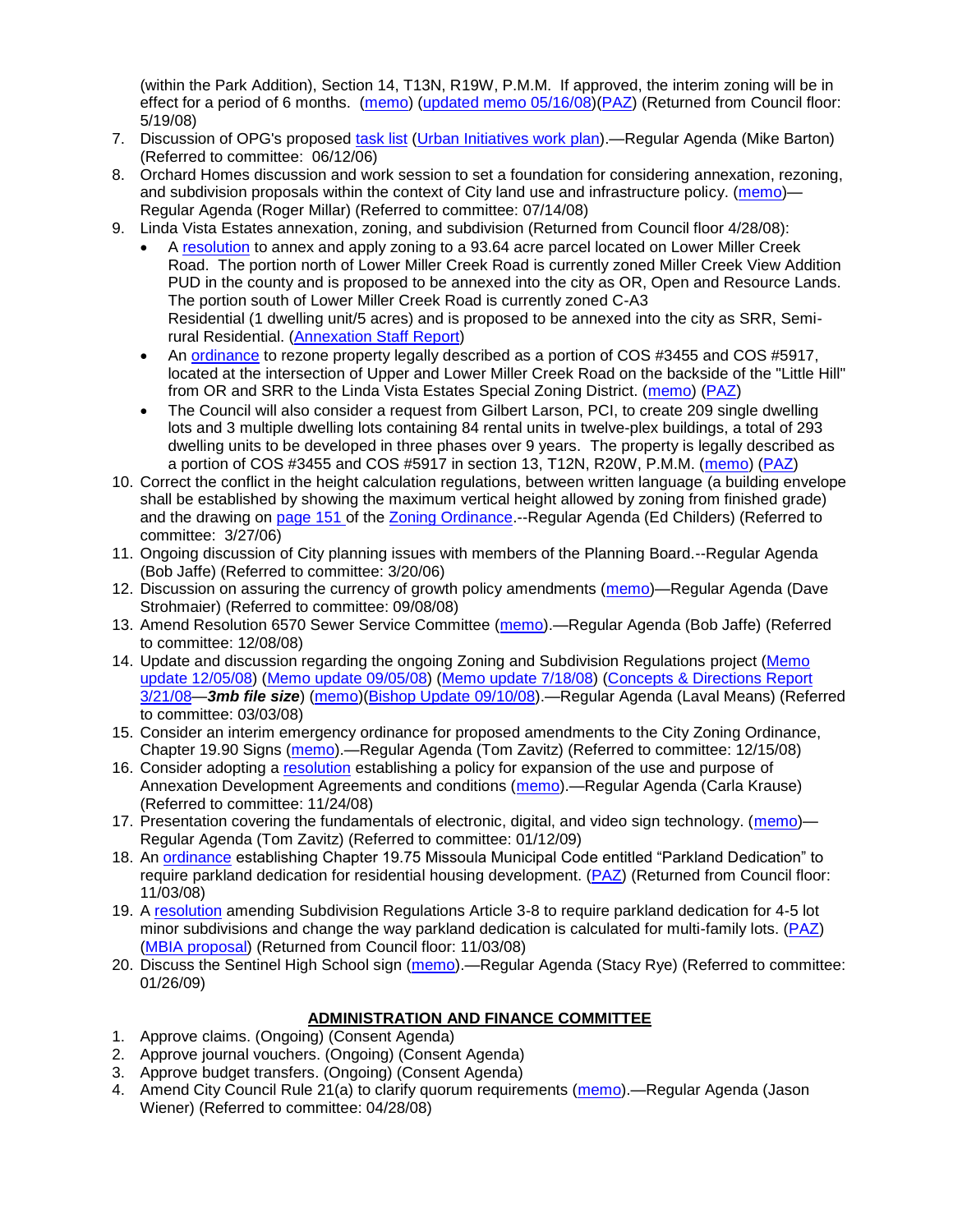- 5. Update from the Missoula Performing Arts Center [\(memo\)](ftp://ftp.ci.missoula.mt.us/Packets/Council/2008/2008-04-07/Referrals/Performing_Arts_Center.pdf).—Regular Agenda (Dave Strohmaier) (Referred to committee: 04/07/08)
- 6. Presentation by Missoula Job Service on employment in Missoula [\(memo\)](ftp://ftp.ci.missoula.mt.us/Packets/Council/2008/2008-11-24/Referrals/Missoula_Job_Service.pdf).—Regular Agenda (Dave Strohmaier) (Referred to committee: 11/24/08)
- 7. [Resolution](ftp://ftp.ci.missoula.mt.us/Packets/Council/2008/2008-09-22/referrals/Sewerrateresolution.pdf) revising the City's sewer use fee structure and increasing sanitary sewer rates by 5% per year for four years to support infrastructure improvements required to operate the city's sanitary sewer system. [\(A&F\)](ftp://ftp.ci.missoula.mt.us/Packets/Council/2008/2008-10-06/081001af.pdf) [\(Slideshow presentation as a webpage\)](ftp://ftp.ci.missoula.mt.us/Packets/Council/2008/2008-11-03/2008-11-03SewerUserRateIncrease_files/frame.htm) (Returned from Council floor: 11/03/08)
- 8. An ordinance amending the municipal code as it relates to bike licensing. [\(A&F\)](ftp://ftp.ci.missoula.mt.us/Packets/Council/2008/2008-12-15/081210af.pdf) (Returned from council floor: 12/15/08)
- 9. Review of City prepared Comprehensive Annual Financial Report and hear presentation of 2008 independent audit of the financial condition of the City, the Missoula Redevelopment Agency (MRA), the Missoula Parking Commission (MPC) and the Business Improvement District (BID) from Paul Sepp of Anderson Zurmuehlen & Co., P.C. [\(memo\)](ftp://ftp.ci.missoula.mt.us/Packets/Council/2009/2009-01-26/Referrals/Audit08Referral.pdf)—Regular Agenda (Beckie Christians) (Referred to committee: 01/26/09)

# **PUBLIC WORKS COMMITTEE**

- 1. Consider the sizes of grease interceptors for the restaurant industry [\(memo\)](ftp://ftp.ci.missoula.mt.us/Packets/Council/2008/2008-04-21/Referrals/Industrial_waste_restaurants.pdf).—Regular Agenda (Stacy Rye and Bob Jaffe) (Referred to committee: 04/21/08)
- 2. Consider restructuring the city's Sewer Loan Program along the lines of the recently approved change to the Sidewalk & Curb Loan Fund.—Regular Agenda (Ed Childers) (Referred to committee: 06/26/06)
- 3. Draft a request for proposals for a peer review on the draft Environmental Impact Statement for Third and Russell Street.[\(memo\)](ftp://ftp.ci.missoula.mt.us/Packets/Council/2008/2008-09-22/Referrals/3rdRussell_peer_review_referral.pdf) [\(King Email\)](ftp://ftp.ci.missoula.mt.us/Packets/Council/2008/2008-11-24/SKingEmailEISPeerReviewUpdate.pdf) [\(Mayor Engen Memo\)](ftp://ftp.ci.missoula.mt.us/Packets/Council/2008/2008-11-24/RussellThirdEngenMemo111508.pdf) [\(G Wood Email\)](ftp://ftp.ci.missoula.mt.us/Packets/Council/2008/2008-11-24/GWoodEmailEISPeerReviewUpdate.pdf) (Draft Request for [Traffic Engineering Services\)](ftp://ftp.ci.missoula.mt.us/Packets/Council/2008/2008-11-24/TrafficEngrngSrvcsRqst.pdf) – Regular Agenda (Jason Wiener) (Referred to committee 09/15/08)
- 4. Discussion item to consider vacating portions of an 1896 petition County road on the westerly side of Miller Creek Road [\(memo\)](ftp://ftp.ci.missoula.mt.us/packets/council/2008/2008-10-06/Referrals/MllrCkROWVacREF.pdf).—Regular Agenda (Monte Sipe) (Referred to committee: 10/06/08)
- 5. Information item to review the Rattlesnake Valley traffic engineering study [\(memo\)](ftp://ftp.ci.missoula.mt.us/packets/council/2008/2008-08-25/Referrals/RsnakeTrfficStudyREF.pdf).—Regular Agenda (Steve King) (Referred to committee: 08/25/08)
- 6. Discussion item regarding complete streets [\(memo\)](ftp://ftp.ci.missoula.mt.us/Packets/Council/2008/2008-11-03/Referrals/completestreetsreferral.pdf).—Regular Agenda (Jason Wiener) (Referred to committee: 11/03/08)
- 7. George Elmer Drive Speed Limit [\(memo\)](ftp://ftp.ci.missoula.mt.us/Packets/Council/2008/2008-11-17/Referrals/GeorgeElmerSpeedLimit.pdf).—Regular Agenda (Bob Jaffe)(Referred to committee: 11/17/08)
- 8. Review proposed curb and sidewalk improvement project and pass a resolution to order the improvements which also directs that notice be given to all affected property owners Project 08-043, in the Slant Street Area Phase II. [\(memo\)](ftp://ftp.ci.missoula.mt.us/packets/council/2009/2009-01-12/Referrals/SdwlkRes08043REF.pdf)—Regular Agenda (Monte Sipe) (Referred to committee: 01/12/09)
- 9. Authorize speed limits [\(memo\)](ftp://ftp.ci.missoula.mt.us/Packets/Council/2008/2008-12-08/Referrals/ReferralAuthorizeSpeedLimits.pdf) [\(Speed Limits Memo –](ftp://ftp.ci.missoula.mt.us/packets/council/2008/2008-12-15/Referrals/SpeedLimitMemo.pdf) Steve King).—Regular Agenda (Ed Childers) (Referred to committee: 12/08/08)
- 10. Information item to present the City's Master Sidewalk Plan. [\(memo\)](ftp://ftp.ci.missoula.mt.us/packets/council/2009/2009-01-12/Referrals/MstrSdwlkPlnREF.pdf)—Regular Agenda (Doug Harby) (Referred to committee: 01/12/09)
- 11. Discussion of local, city-sponsored energy production [\(memo\)](ftp://ftp.ci.missoula.mt.us/Packets/Council/2008/2008-12-22/Referrals/LocaLPowerReferral.pdf).—Regular Agenda (Ed Childers)

#### **COMMITTEE OF THE WHOLE**

- 1. Mayor's Update Ongoing in Committee. (Mayor Engen)
- 2. Updates from Council representatives on the Health Board, Community Forum, Transportation Policy Coordinating Committee, Government Channel Cable Advisory Committee, Employee Benefits Committee, Public Art Committee, Brownfield Committee, Aging Services and the Local Emergency Planning Committee. – (Ongoing in Committee)
- 3. Develop short and mid-term goals [\(memo\)](ftp://ftp.ci.missoula.mt.us/Packets/Council/2007/2007-04-23/Referrals/Council_Goals.pdf).—Regular Agenda (Bob Jaffe) (Referred to committee: 4/23/2007)
- 4. Discuss possibilities for enhancing the applicant pool for vacancies on volunteer boards and commissions [\(memo\)](ftp://ftp.ci.missoula.mt.us/Packets/Council/2007/2007-09-17/Referrals/board_and_commission_recruitment.pdf).—Regular Agenda (Dave Strohmaier) (Referred to committee: 09/17/07)
- 5. Joint meeting between the Missoula City Council and the Missoula County Public Schools' Board of Trustees [\(memo\)](ftp://ftp.ci.missoula.mt.us/Packets/Council/2007/2007-09-17/Referrals/Council_School_Board_referral.pdf).—Regular Agenda (Dave Strohmaier) (Referred to committee: 09/17/07)
- 6. Examination of Office Planning and Grants [\(memo\)](ftp://ftp.ci.missoula.mt.us/Packets/Council/2008/2008-09-08/Referrals/080825HendricksonOPGreferral.pdf)—Regular Agenda (John Hendrickson) (Referred to committee: 09/08/08)
- 7. Review CIP funding mechanism, vehicle replacement policy, department vehicle use practices, specifically Police, Fire, and Parking Commission [\(memo\)](ftp://ftp.ci.missoula.mt.us/Packets/Council/2008/2008-11-10/Referrals/ReviewBudgetary.pdf).—Regular Agenda (Ed Childers) (Referred to committee: 11/10/08)